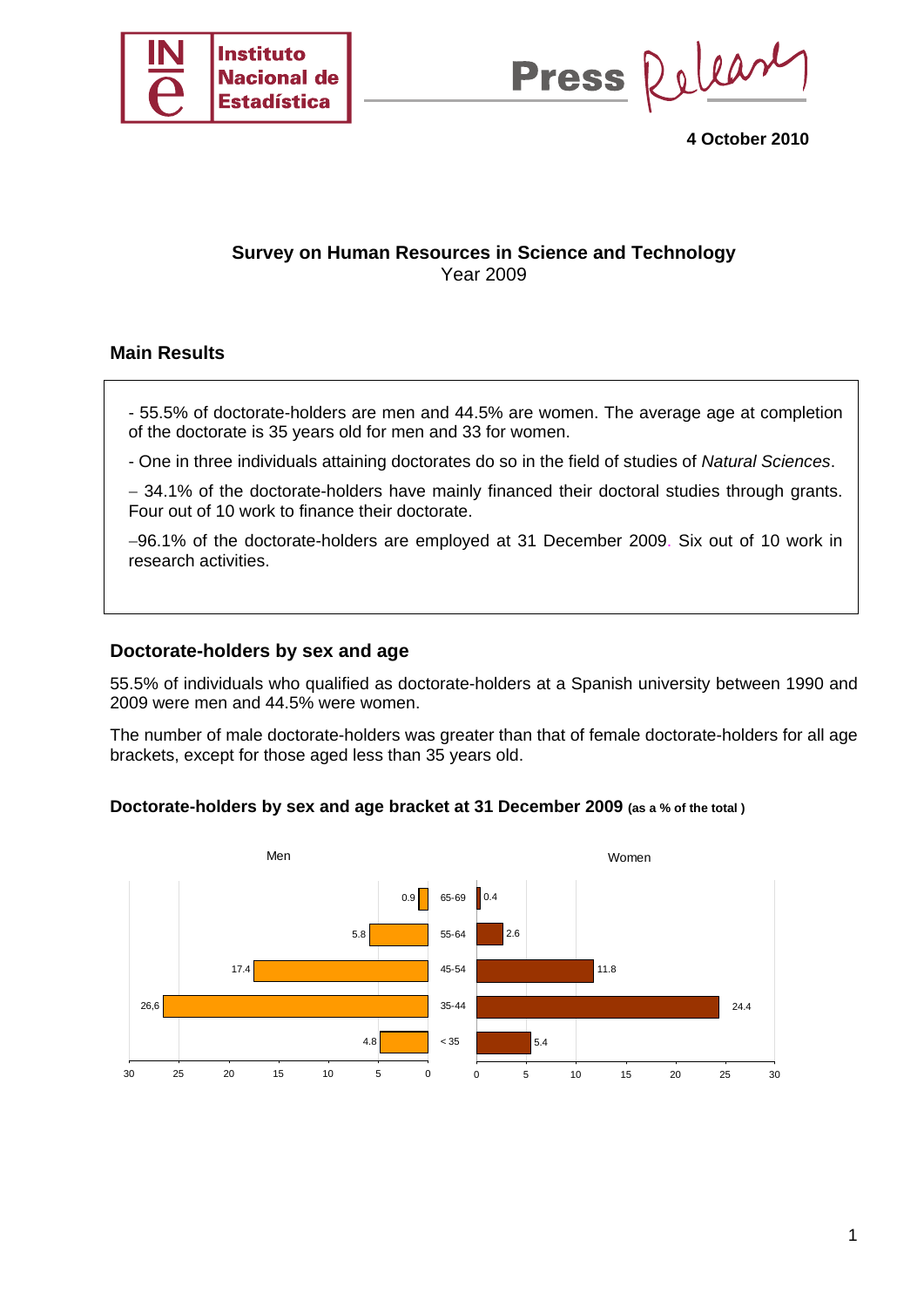## **Socio-economic background of doctorate-holders**

Delease

**Press** 

The level of studies of the parents of doctorate-holders was primarily Elementary Post-secondary education or the equivalent, standing at 20.7% in the case of the father and 29.7% in the case of the mother.

Regarding their professional level, *Scientific and intellectual professionals* was the most relevant category (34.6% for fathers and 19.0% for mothers). More than half of doctorate-holders' mothers (51.2%) had never worked.

The type of centre at which doctorate-holders studied prior to going to university was mainly public for the different levels of education.

#### **Type of centre at which doctorate-holders studied prior to going to university**



**■Sector ■Semi-private ■Private** 

### **Doctorate-holders by field of study**



**Doctorate-holders by field of study at 31 December 2009**

*Natural Sciences* was the field of study in which the largest number of individuals completed a doctorate between 1990 and 2009, with 33.3% of the total.

It was followed by *Medical Sciences* and *Social Sciences*, with percentages of 20.9% and 20.1%, respectively.

Conversely, *Agricultural Sciences* was the fields with the fewest doctorateholders, standing at 3.0% of the total.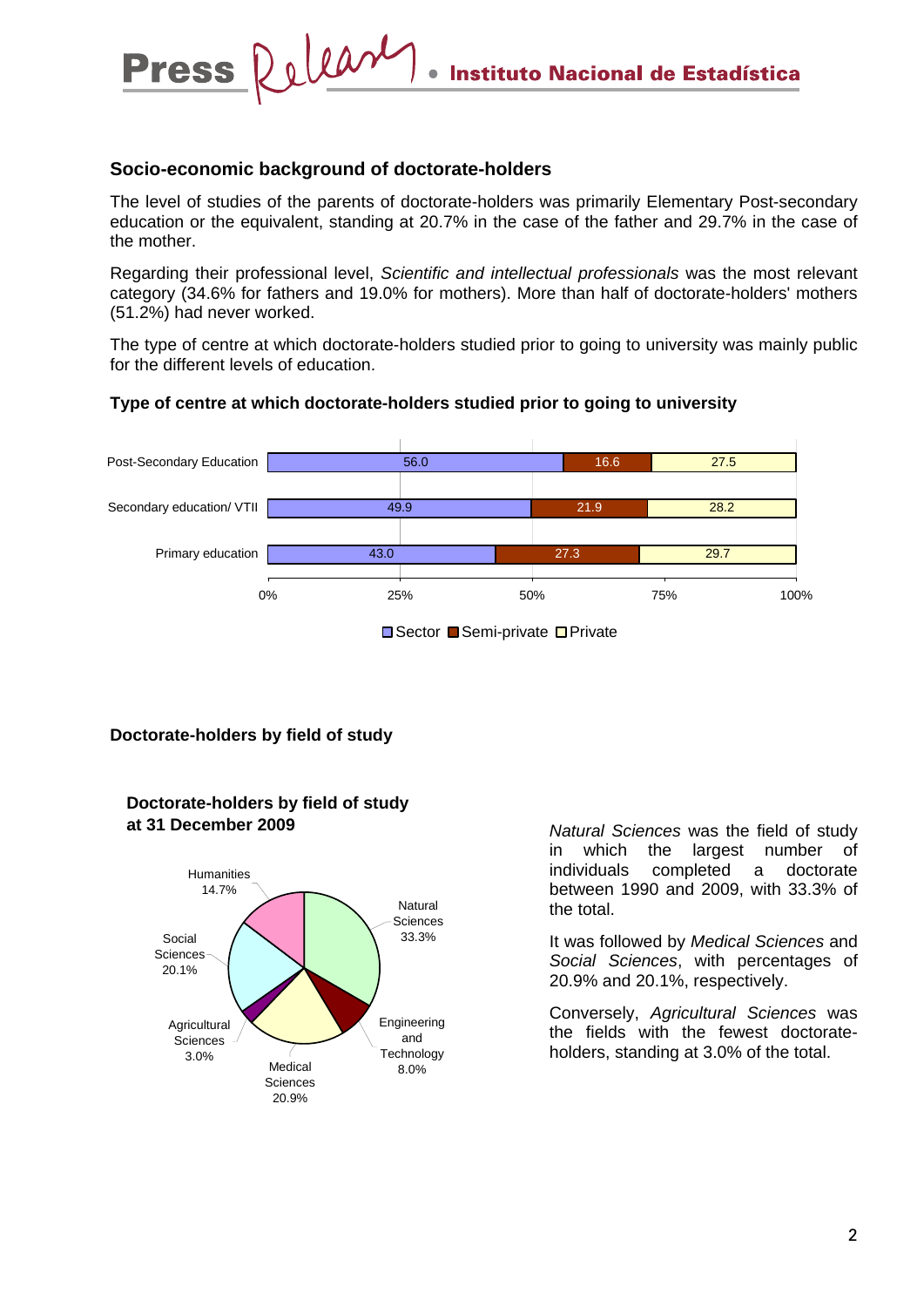# **Main source of financing for doctoral studies**

Delease

**Press** 

34.1% of the doctorate-holders have mainly financed their doctoral studies through grants from some Spanish Public Administration. In turn, 22.9% worked as teachers and/or research assistant, whereas 17.1% had to undertake another occupation in order to finance their studies.

### **Main source of financing used by doctorate-holders between 1990 and 2009 (as a %)**



### **Average time taken to attain the doctoral qualification**

The average duration from the beginning of the doctoral classes until the doctoral degree was earned was 5.9 years.

Of the total number of doctorate-holders between 1990 and 2009, those younger than 35 years of age were those who had spent the least amount of time, with an average of 4.6 years. Conversely, persons in the 65-69 years old age bracket took an average of 11.2 years.

#### **Duration of the doctoral studies, by age bracket (in years)**

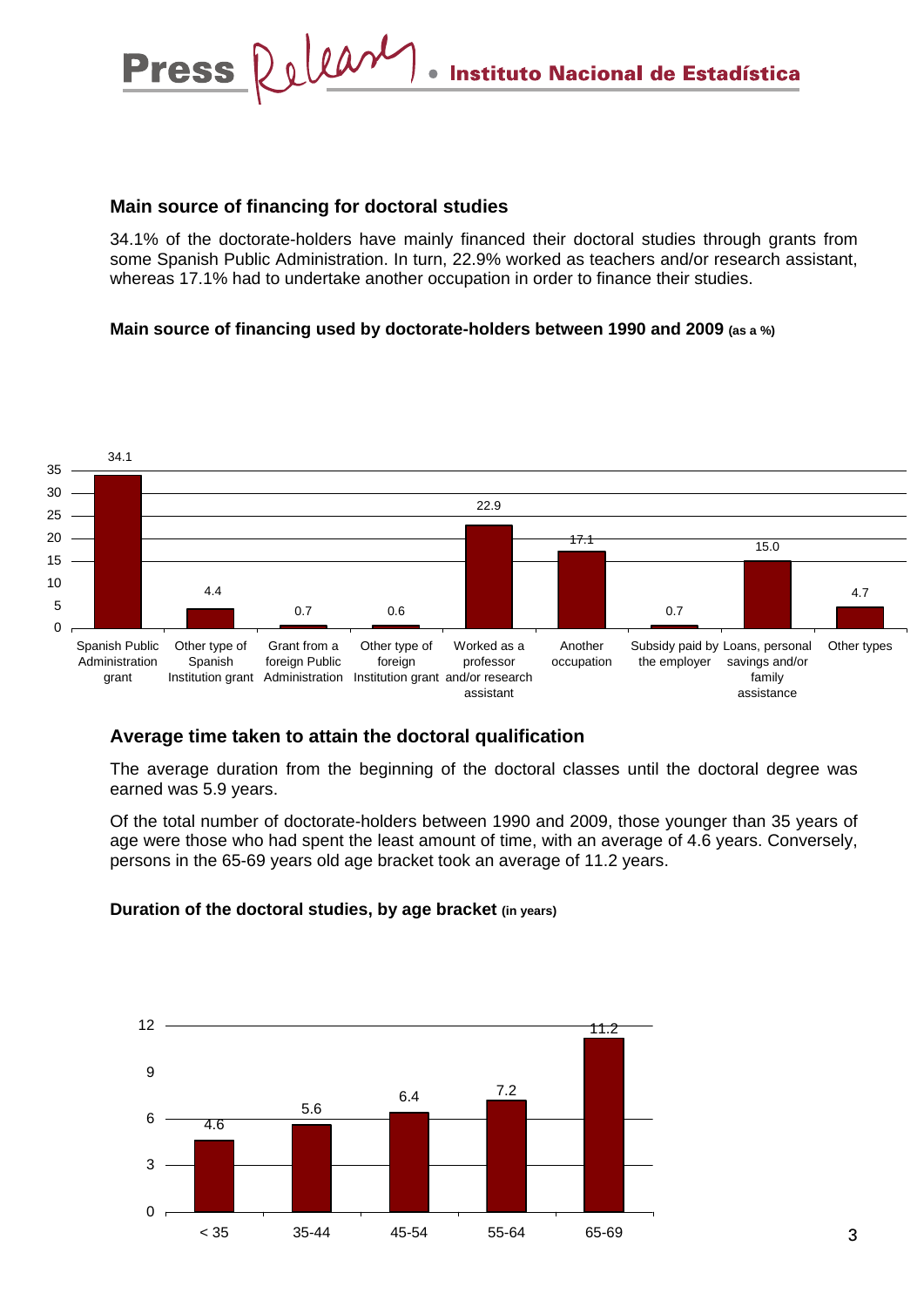With regard to distribution by doctoral area, the disciplines of *Social Sciences* and *Humanities* were the only ones presenting higher than average values, with 6.5 and 6.8 years, respectively.



# **Duration of doctoral studies, by doctoral area (in years)**

The average age of completion of the doctorate for persons who obtained the doctoral degree between 1990 and 2009 stood at 34 years old (35 years old for men and 33 years old for women).

# **Employment situation of doctorate-holders**

**96.1% of doctorate-holders were employed at 31 December 2009**. By sector, 42.7% worked in *Higher Education*, 38.4% in *Public Administration*, 15.1% in the *Business* sector and 3.8% in *Private Non-Profit Institutions*.

58.6% of doctorate-holders carried out research activities and 63.6% were of the opinion that they had a job closely-related to their doctoral studies.

As regards the minimum level of studies required for the post occupied by doctorate-holders, in 42.8% of cases, it was a doctorate and in 40.3% a university degree.

### **Minimum level required for the post held at 31 December 2009 (as a %)**



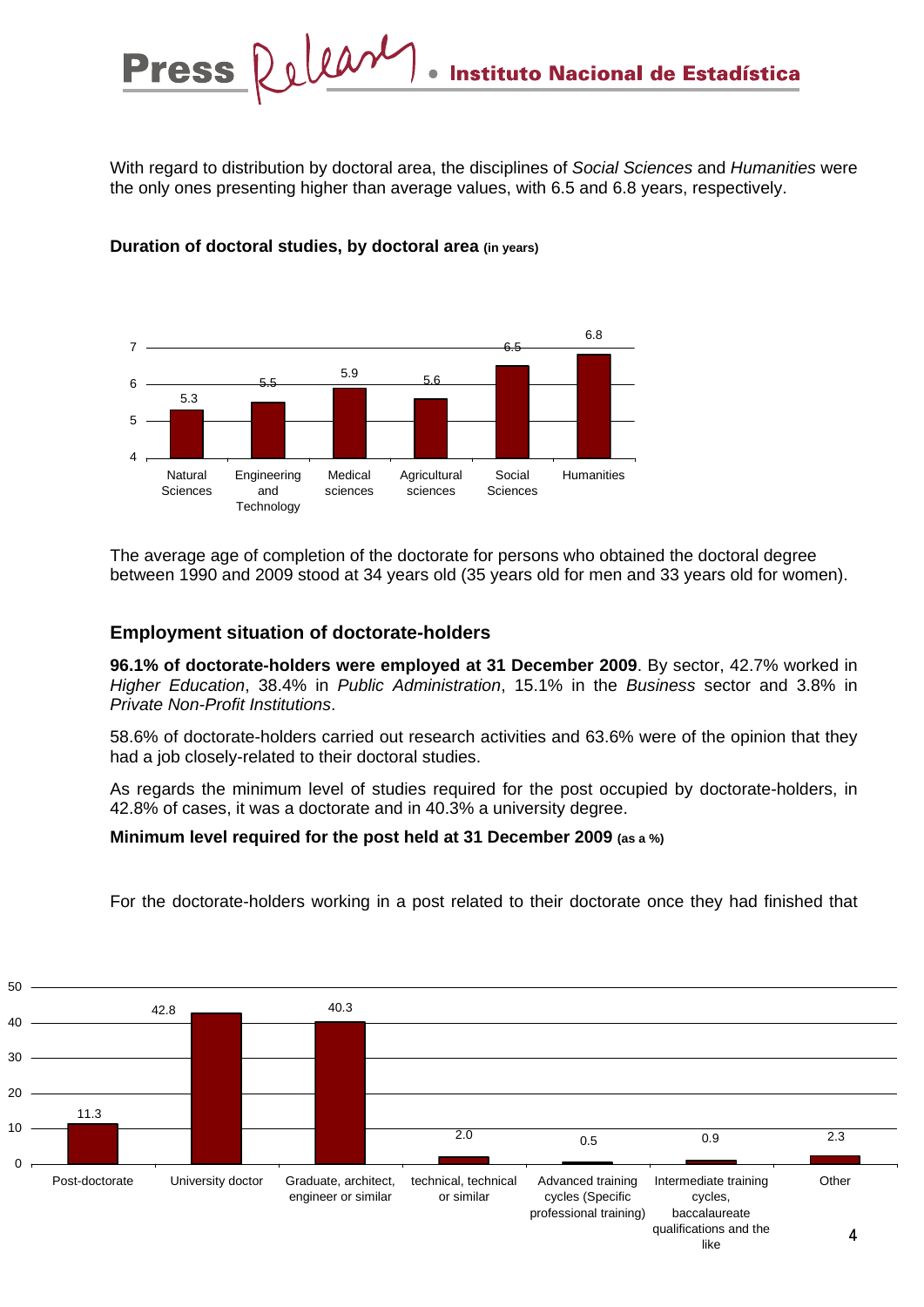

doctorate and before January 2010, **the average time that it took to find that job was six months.** Doctorate-holders in *Engineering and Technology* were those who took the least amount of time (five months) and those in *Humanities* those who took the greatest amount of time (nine months).

# **Professional situation, type of contract and type of working day**

5.9% of doctorate-holders were self-employed as their main labour activity at 31 December 2009, whereas **90.2% worked for others.** 

Of the total number of doctorate-holders working for others, eight out of 10 had permanent contracts and the remaining two had temporary contracts. In turn, 94.9% were employed full time and 5.1% part time.

# **Most valued features of the employment situation**

Localisation and stability were the features most valued by doctorate-holders in relation to their employment situation. 67.1% and 64.5% of them, respectively, indicated these two factors as *very satisfactory*.

In turn, 11.9% stated that they were *not at all satisfied* with the economic benefits and 9.8% with the opportunities for promotion.



# **Degree of satisfaction with the factors related to their main job at 31 December 2009**

 $\Box$  Very satisfied  $\Box$  Somewhat satisfied  $\Box$  Scarcely satisfied  $\Box$  Very dissatisfied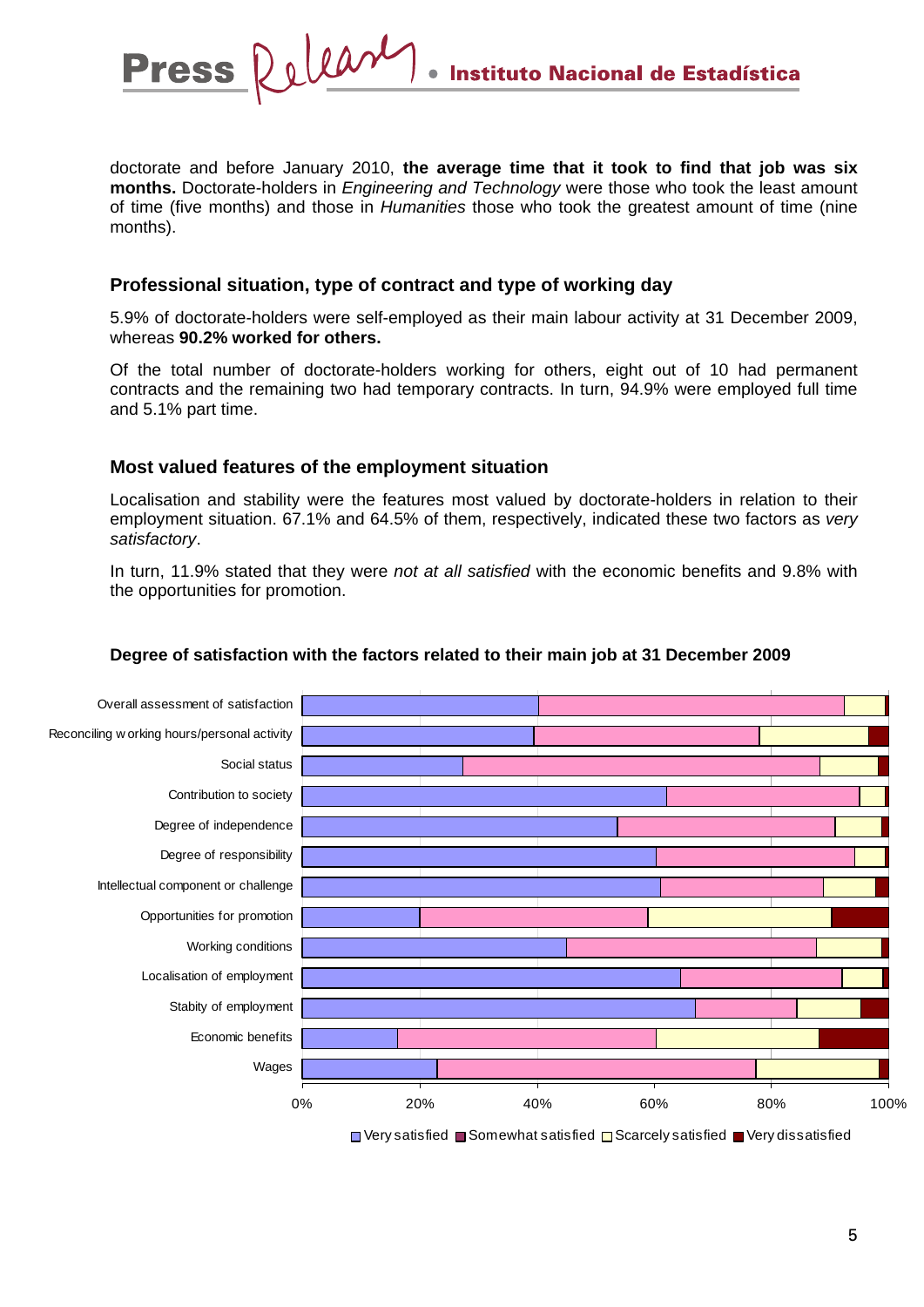## **International mobility**

**Press** 

Delease

**21.2% of doctorate-holders went to live outside Spain** between the years 2000 and 2009. 58.6% of them indicated that the main reason for having moved abroad was *academic factors*, such as the greater opportunities for publishing papers, development or continuity of the doctoral dissertation...

In turn, 12.9% of doctorate-holders, who were in Spain at 31 December 2009, were planning to leave the country. The main reason cited for making that decision was due to *academic factors* (for 71.5% of them).

In turn, the main reasons leading doctorate-holders to return to Spain during the 2000-2009 period were *personal or family factors* (for 37.7% of doctorate-holders) and other employment-related or economic factors (29.2%)

#### **Reasons why the doctorate-holders left Spain for at least three months between 2000 and 2009(as a % of the total number of doctorate-holders who went to live outside Spain for at least three months between 2000 and 2009)**

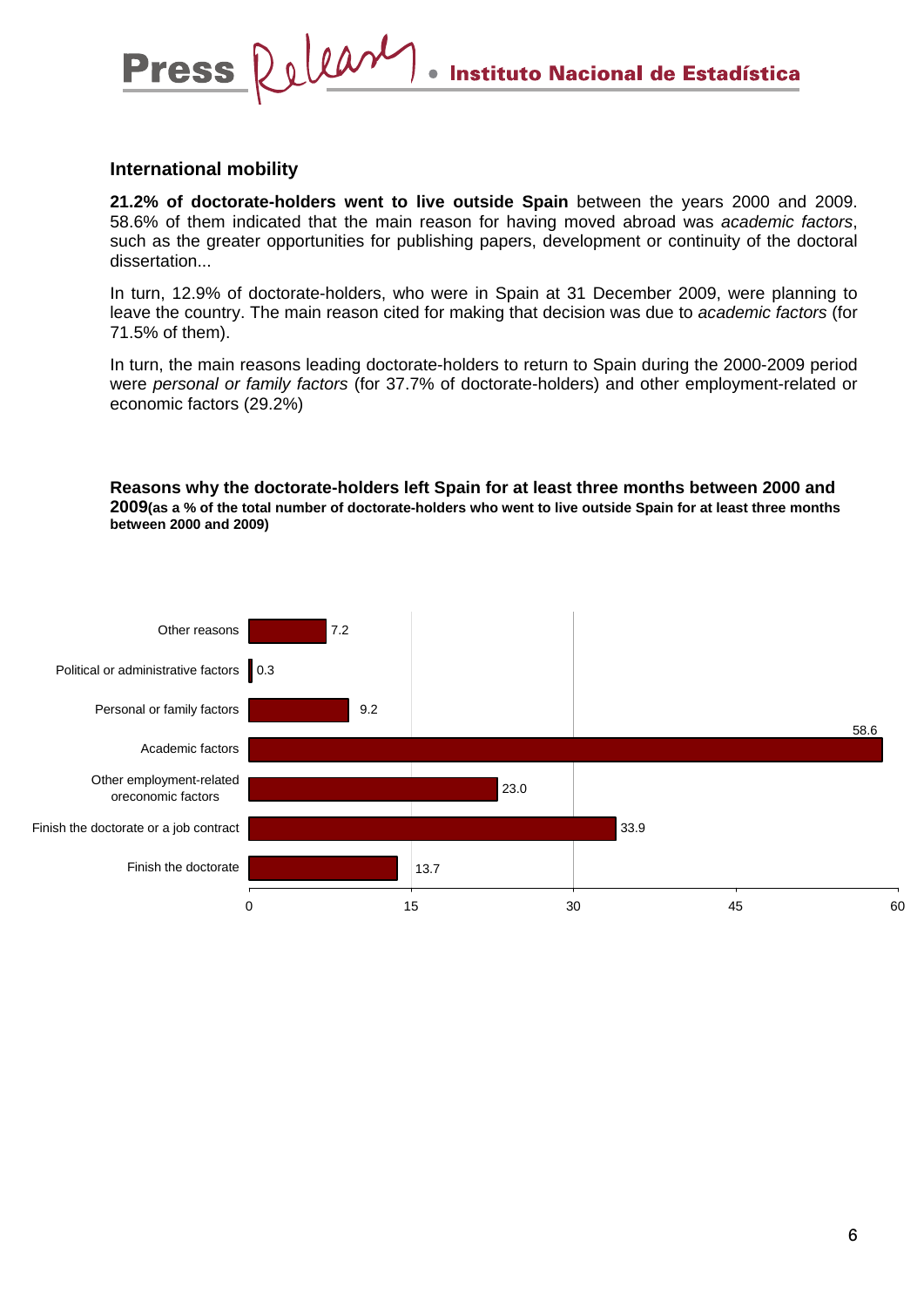Dolean **Press Instituto Nacional de Estadística** 

**Reasons why the doctorate-holders came to Spain for at least three months between 2000 and 2009(as a % of the total number of doctorate-holders who went to live outside Spain for at least three months between 2000 and 2009)**



### **Relationship of doctorate-holders and research**

**59.0% of doctorate-holders carried out research activities** at 31 December 2009, largely in employment (58.6%, as compared with 0.4% in a situation of unemployment or inactive at said date).

Of the remainder of doctorate-holders who did not carry out research activities at 31 December 2009, 17.8% had previously carried out research activities.

In relation to the doctorate-holders' intention to dedicate themselves to research in the 2010-2011 period, 59.0% were carrying out research at 31 December 2009, 57.3% of them planned to continue with their research.

Regarding those not carrying out research at said date (40.9%), 30.3% did not intend to carry out research in the 2010-2011 period, whereas 10.7% did intend to.